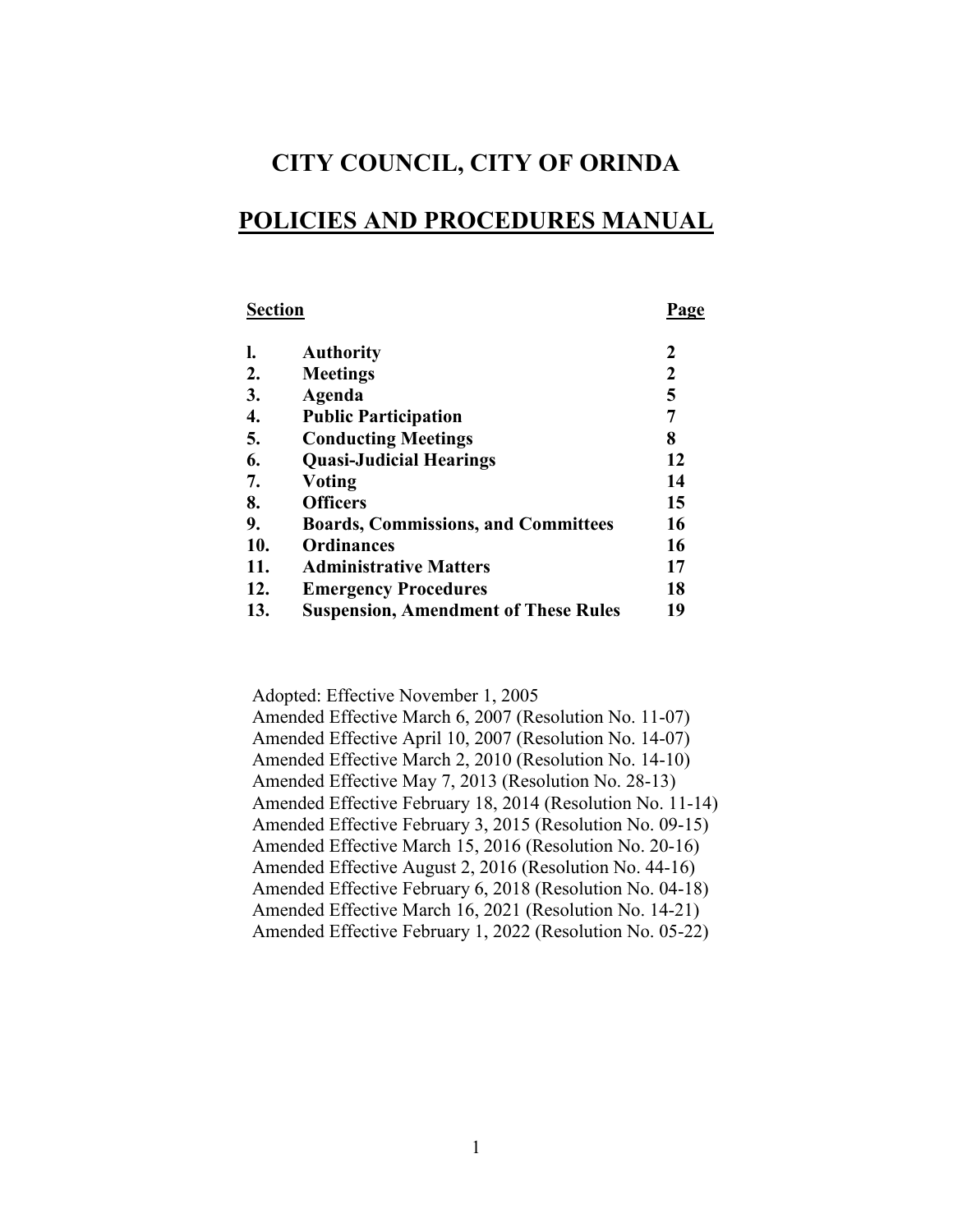# **l. Authority**

The City Council establishes these Rules of Procedure for the conduct of meetings. The following Rules shall be in effect upon their adoption by the City Council and until such time as they are amended or new Rules are adopted in the manner provided by these Rules.

### **2. Meetings**

### 2.1 Meeting Dates and Times

2.1.1. Dates. Regular meetings will be held on the first and third Tuesday of each month or as set by calendar adopted by the City Council. Adjourned regular, workshop or special meetings may be called by the Mayor or a majority of the Council. If the meeting date should fall on a legal holiday, the Council shall meet at an alternate time and date designated by the Council.

2.1.2. Starting Time. All regular meetings will convene at 7:00 p.m. Meetings will be held at the Library Auditorium at 26 Orinda Way, Orinda, unless stated otherwise in the notice. Meetings may be preceded or followed by special meetings, including closed sessions.

2.1.3. Ending Time. Meetings will adjourn at or before 11:00 p.m. A majority vote of the City Council will be required to continue the meeting past 11:00 p.m. A unanimous vote of the City Council will be required to continue meetings beyond 11:30 p.m. A continuance beyond 11:30 shall specify time of adjournment. More than one such continuance may be adopted.

### 2.2 Closed Sessions

A closed session may be held at any regular or special meeting for any purpose authorized by the Brown Act. It is a violation of the Brown Act to disclose information obtained or presented in anticipation of or during a closed session, which shall be confidential. Public comment shall be received in open session prior to a closed session. The City Council will report out in open session any actions taken in closed session consistent with the requirements of the Brown Act.

### 2.3 Special Meetings

Special meetings may be called by the Mayor or by a majority of the Council members. The City Attorney or the City Manager is authorized to call a special meeting when it is to be held immediately before or after a regular meeting and is to discuss a matter in closed session. The call for a special meeting must specify the day, hour, and place and shall specify the subject(s) to be considered. Twenty-four hours notice must be received prior to a special meeting by each Council member, the local newspaper of general circulation, and radio and television stations which have requested notice. Only matters specified in the notice may be discussed at special meetings. The public shall be given an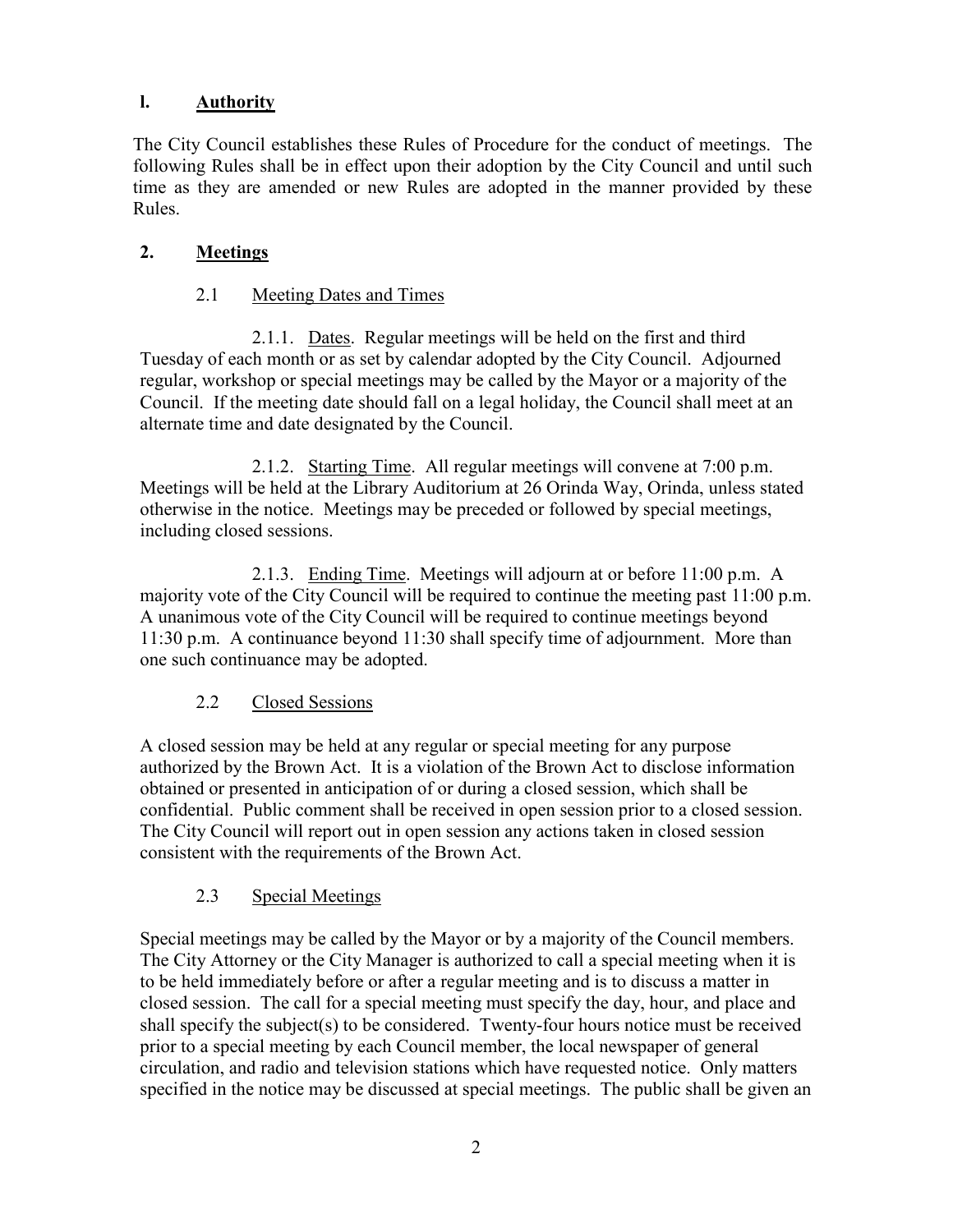opportunity to address the Council before or during consideration of any matter described in the notice for the special meeting.

# 2.4 Quorum

Three members of the Council shall constitute a quorum necessary to transact business. In the event a quorum is not in attendance, those attending will be named in the minutes, and they shall adjourn the meeting to a later set time.

# 2.5 Adjournment

The Council may adjourn any regular, adjourned regular, special or adjourned special meeting to a time and place specified in the order of adjournment. If all Council members are absent from any regular or adjourned regular meeting, the City Clerk may declare the meeting adjourned to a stated time and place. The City Clerk shall post a copy of the order or notice of adjournment as required by the Brown Act and other places designated by the Council within twenty-four (24) hours after the time of adjournment. Whenever a regular or adjourned regular meeting is adjourned as provided in this section, the resulting adjourned regular meeting is a regular meeting for all purposes. When an order of adjournment of any meeting fails to state the hour at which the adjournment meeting shall be held, it shall be held at the hour specified for regular meetings.

# 2.6 Attendance

Council members must request that the Mayor issue an "excused absence" when they are unable to attend, or it will be noted in the minutes as an unexcused absence. The Mayor shall announce excused absences and reasons for such absences (if publicly known) during the roll call at the beginning of a meeting.

# 2.7 Minutes of Proceedings

An account of all public proceedings of the City Council shall be recorded by the City Clerk and entered into official minute books of the Council following approval by the Council. Unless the Council directs otherwise in a specific instance, detailed (but not verbatim) minutes shall be prepared for regular meetings of the full Council, and summary action minutes shall be prepared for special meetings of the full Council.

# 2.8 City Manager

The City Manager shall attend all meetings of the Council unless excused. The City Manager's designee shall substitute when the City Manager is absent.

# 2.9 City Attorney

The City Attorney shall attend all meetings of the Council unless excused. The Deputy City Attorney shall attend in the City Attorney's absence. The City Attorney shall act as the Council's parliamentarian.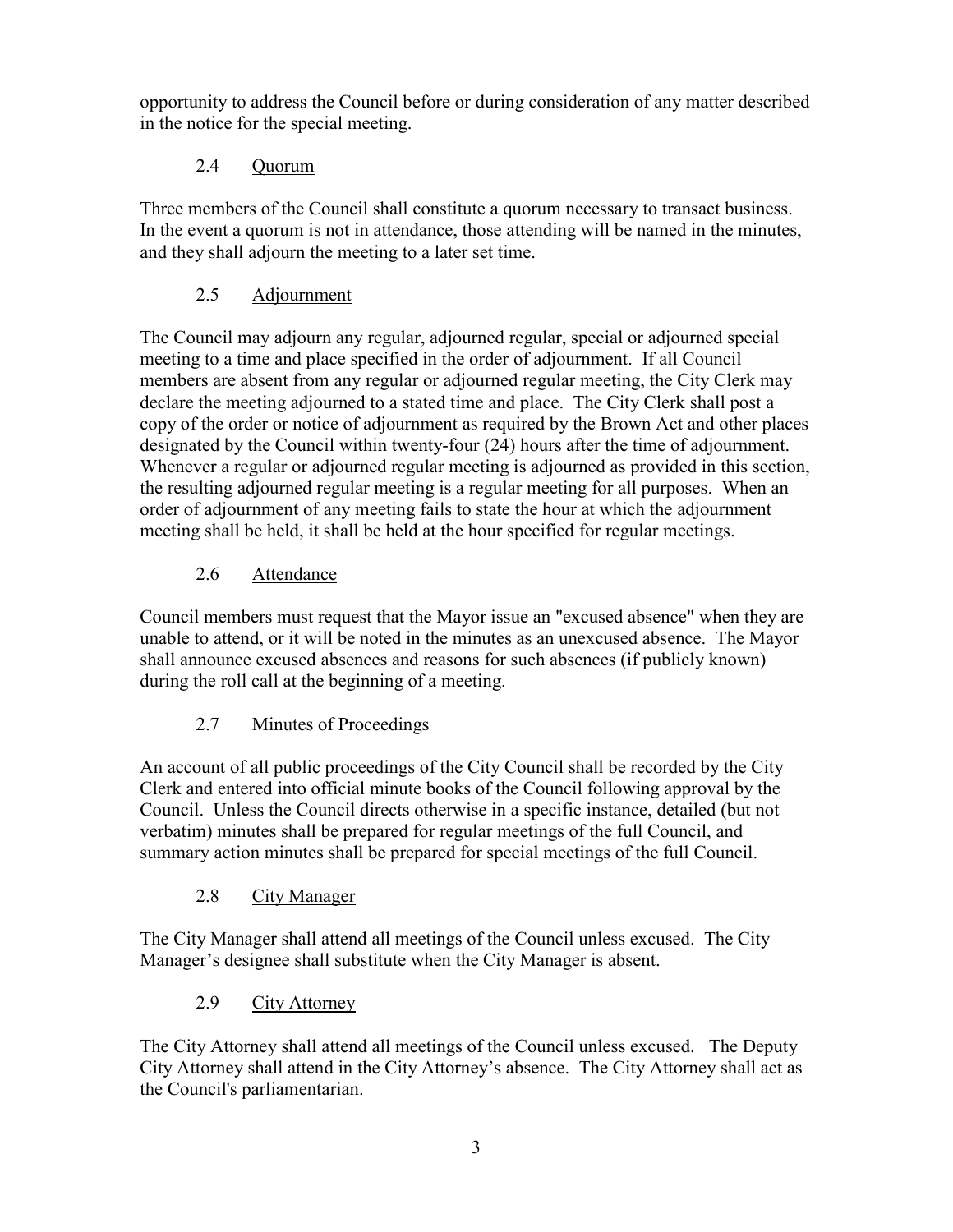# 2.10 City Clerk

The City Clerk shall attend all regular meetings of the Council unless excused, and in her/his absence, the City Clerk designee shall substitute. The City Clerk shall record, prepare and maintain the official record of the Council and perform other related duties as prescribed by the Council or the City Manager, or both.

### 2.11 Department Heads/Employees

Department heads and employees shall attend Council meetings as directed by the City Manager.

### 2.12 Public May Attend and Record Meetings

All meetings of the City Council (except closed sessions) shall be open to the public, including the news media. Meetings may be recorded by any means by anyone, provided such recording does not constitute disruptive conduct under Rule 4.4.

# 2.13 Virtual/Teleconference Meetings

The Council may use teleconference technology and hold virtual meetings consistent with State Law, including the Brown Act and Executive Orders issued by the Governor.

# 2.14 Recordings

All Regular Meetings of the City Council shall, to the extent feasible, be recorded by the City Clerk. Recordings are kept consistent with the City of Orinda Records Retention Program and are available from the City Clerk's office.

# 2.15 Avoiding Brown Act Violations Relating to Meeting Attendance

Members of the Council shall comply fully with the requirements of the Brown Act, including those in Government Code section 54952.2 to avoid potential violations relating to attendance at meetings such as conferences, meetings conducted by City staff/consultants, meetings presented by organizations other than the City, and meetings of other legislative bodies.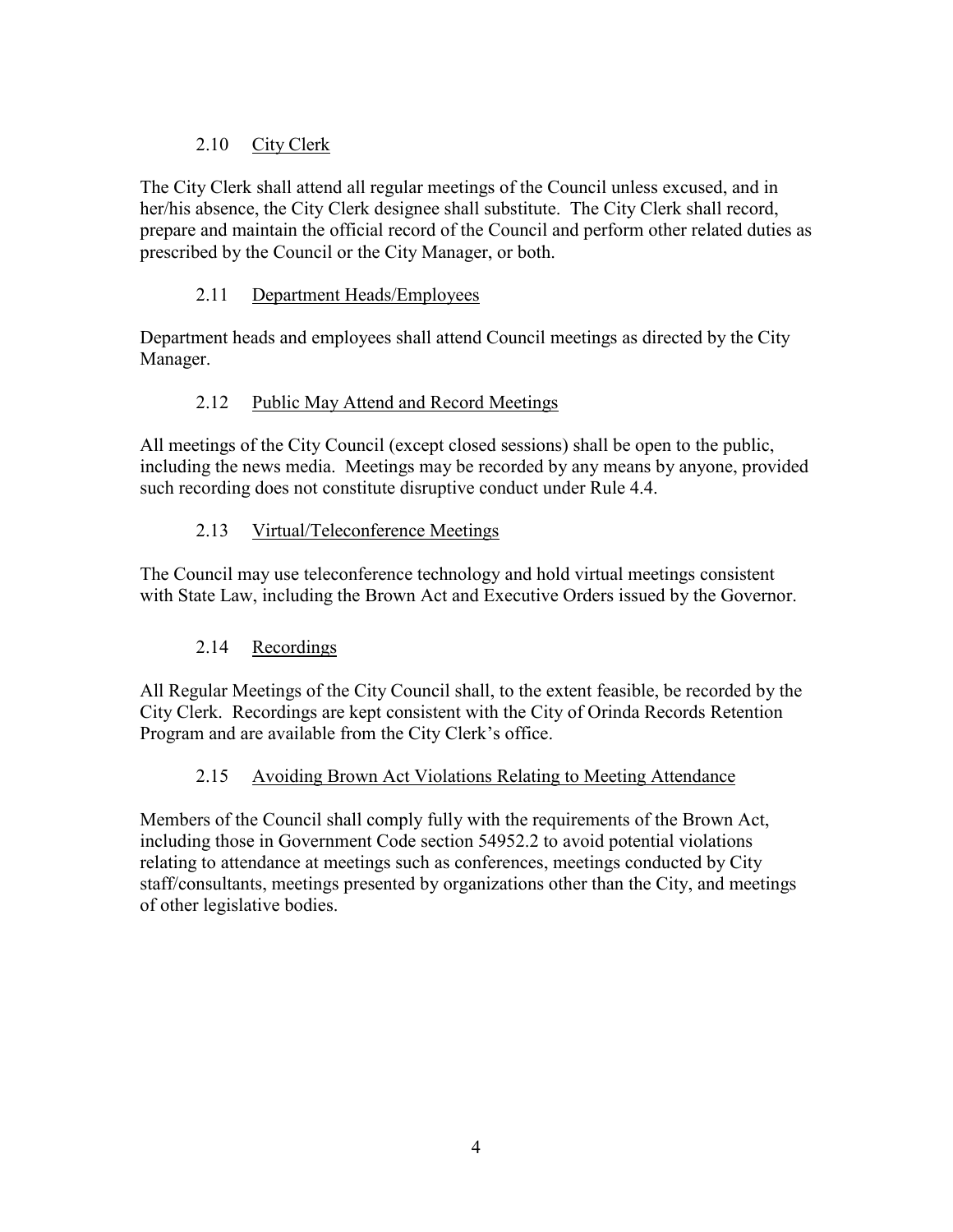### **3. Agenda**

### 3.1 Order of Business

The business for a Regular meeting shall generally be shown on the agenda in the following order, but this sequence may be modified on a case-by-case basis by the City Manager in consultation with the Mayor:

- A. Call to Order/Roll Call
- B. Pledge of Allegiance
- C. Closed Session Report (when applicable)
- D. Adoption of Agenda
- E. Items for the Good of the City
- F. Public Forum
- G. Consent Calendar
- H. Public Hearings
- I. Policy Matters
- J. Council Reports
- K. City Manager's Report
- L. Matters Initiated
- M. Adjournment

Closed Session (may be held before or after the meeting, or both)

### 3.2 Agenda Preparation

Agendas for regular and special meetings shall be established by the City Manager, who shall consult with the Mayor concerning the sequence of agenda items and other procedural matters. The agenda shall be delivered to the Mayor and Council members and made available to members of the public consistent with the requirements of the Brown Act. The agenda shall specify the time and location of the meeting and contain a brief general description of each item of business to be transacted or discussed at the meeting, including items to be discussed in closed session, if any. The descriptions of agenda items may include the action recommended by the preparer of the report for the agenda item.

### 3.3 Matters Initiated

To place an item on a future agenda, a Council member (including the Mayor) may make a motion to that effect during the Matters Initiated agenda item. In addition, a Council member (including the Mayor) may, at any time during a meeting, make a motion to place an item on a future agenda, if the item proposed for future consideration arises in relation to an item on the current agenda.

If the motion to place an item on a future agenda is seconded and approved by a majority vote of those Council members present, the proposed item will be placed on a future agenda. If the motion is silent regarding timing, the proposed item will be placed on a future agenda at the earliest appropriate time, as determined by the City Manager and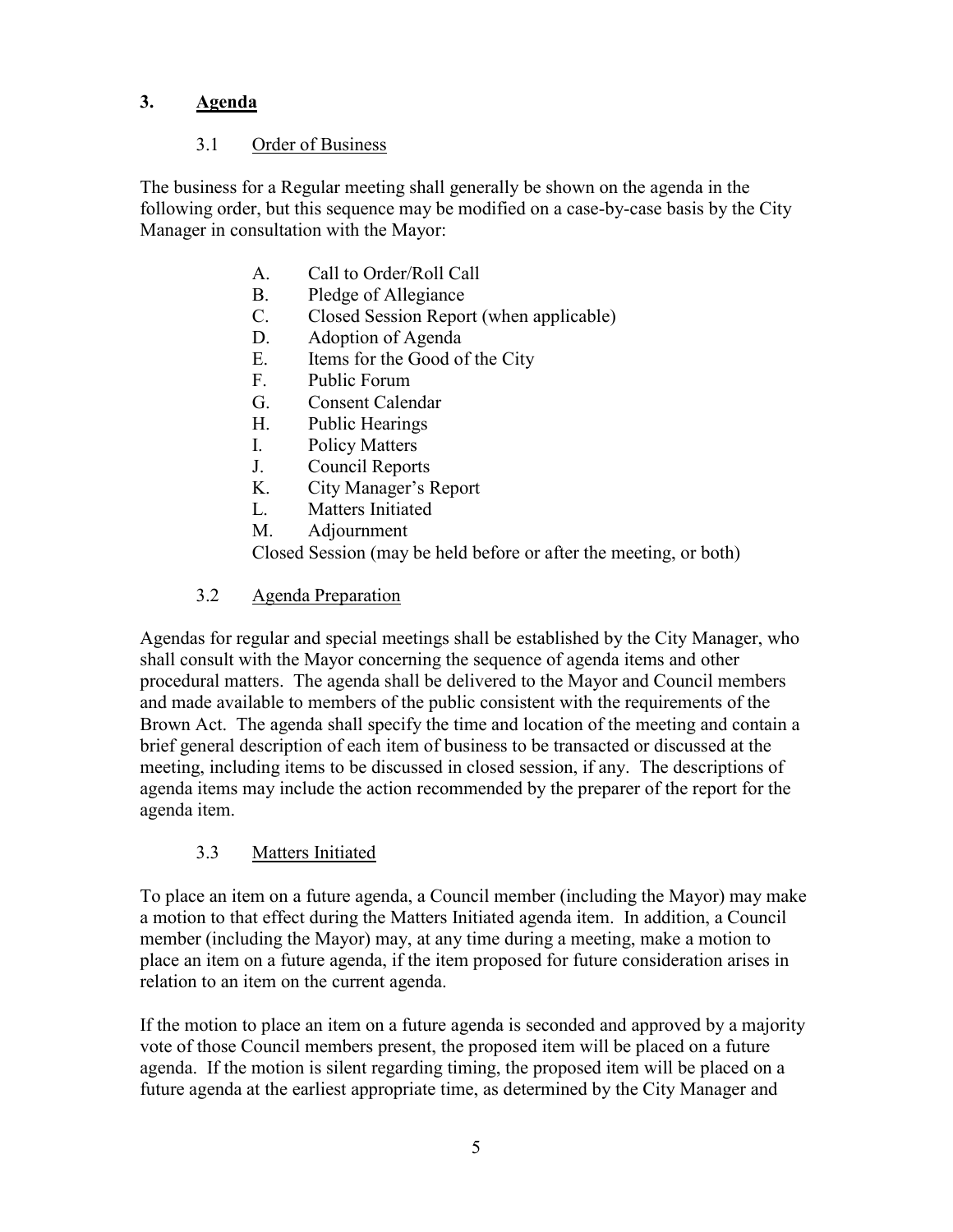Mayor. If the motion provides specific direction regarding timing, the proposed item will be placed on a future agenda consistent with that direction. No discussion of the subject of the motion may occur except to explain the general nature of the item, including the issue of timing for Council's consideration of the item.

### 3.4 Agenda Posting

The City Clerk shall post the agenda at least 72 hours before a regular meeting and at least 24 hours before a special meeting in the following locations, which are freely accessible to members of the public: Orinda Community Center, Orinda Library, and Orinda City Hall. Agendas shall also be posted on the City's website prior to meetings as required by the Brown Act. See Government Code section 54954.2.

### 3.5 Agenda Materials

3.5.1 Documents. A staff report shall be prepared for each agenda item except in unusual circumstances. Attached to the staff report shall be documents received by or developed by staff that are pertinent to the staff report. Anyone may submit documents pertinent to an agenda item to the City Clerk; such documents shall be included in the agenda materials if they are received in time for inclusion in the packet and if multiple copies of voluminous documents are provided.

3.5.2 Copies of agenda materials. Copies of the agenda materials and other documents distributed to Council members before a meeting (excluding documents subject to attorney-client confidentiality and documents distributed in connection with a closed session) shall be available for public inspection when released to the City Council. The public can view materials before the meeting at the office of the City Clerk, the Orinda Library and, on the City website. At the meeting, a public copy will be available for review. Copies of materials distributed by City staff and others at the meeting shall be made available to members of the public as soon as practicable. Changes and additions to staff reports and late correspondence will be provided to Council members and made available to the public before the meeting when possible.

# 3.6 Consent Calendar

Items listed on the Consent Calendar are those items likely not to require Council discussion. At the meeting, any item may be pulled by a Council member or member of the public for separate discussion or clarification and vote.

# 3.7 Public Hearings

A matter shall be set for public hearing in the following situations:

a. A quasi-judicial land use decision (e.g., an appeal of a Planning Commission decision)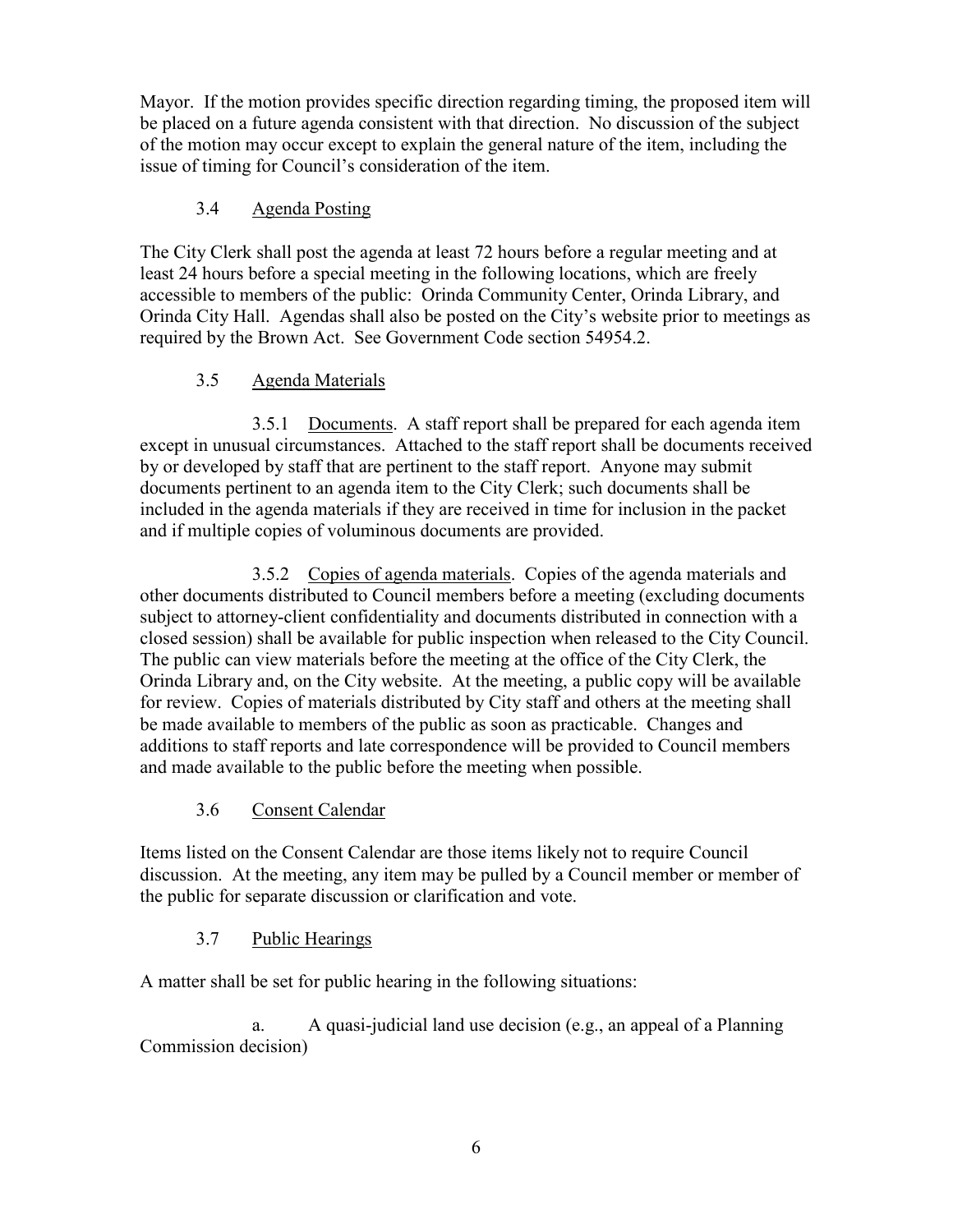b. Any other matter for which a public hearing is required by law or for which a hearing would be in the public interest.

# **4. Public Participation**

# 4.1 Addressing the Council

Each person wishing to address the Council will be asked to so indicate (e.g., by submitting a speaker slip to the City Clerk or a using similar method available during virtual meetings). Each person addressing the Council shall do so from the lectern or its equivalent during virtual meetings. Providing a name, address, and other information is voluntary. All remarks shall be directed to the Mayor and Council as a body and not to any particular Council member. No person other than members of the Council and the person having the floor shall be permitted to enter into the discussion.

# 4.2 Public Forum

During Public Forum any person may address the Council on an item that is (1) within the subject matter jurisdiction of the Council and (2) not otherwise on the agenda, except that if a speaker will not be present during an agenda item later in the calendar for that meeting, the speaker may address that agenda item during Public Forum but not later. When an item is not listed on the agenda, State law prohibits Council discussion or action. Councilmembers may only "briefly respond" to statements made and questions posed. For example, State law allows Councilmembers to ask questions for clarification and provide a reference to staff or other resources for factual information. Additionally, consistent with the "Matters Initiated" rule, the Council may also direct staff to report back and/or place a matter on a future agenda for discussion.

# 4.3 Speech Content & Civility

Statements by a member of the public shall be related to the agenda item at hand, except during Public Forum. The City Council shall not prohibit lawful public criticism of the policies, procedures, programs, staff, and services of the City or the acts or omissions of the City Council. Members of the Council, staff, and the public are encouraged to communicate in a manner that is civil, not hostile or threatening.

# 4.4 Disruptive Conduct

Conduct, including applauding and booing, which substantially disrupts a City Council meeting is prohibited. If a meeting is disrupted, the Council may elect to recess per Section 5.4.7 (b). Disrupting a meeting may, in certain situations, be cause for removal from the meeting.

- 4.5 [Reserved]
- 4.6 Written Communications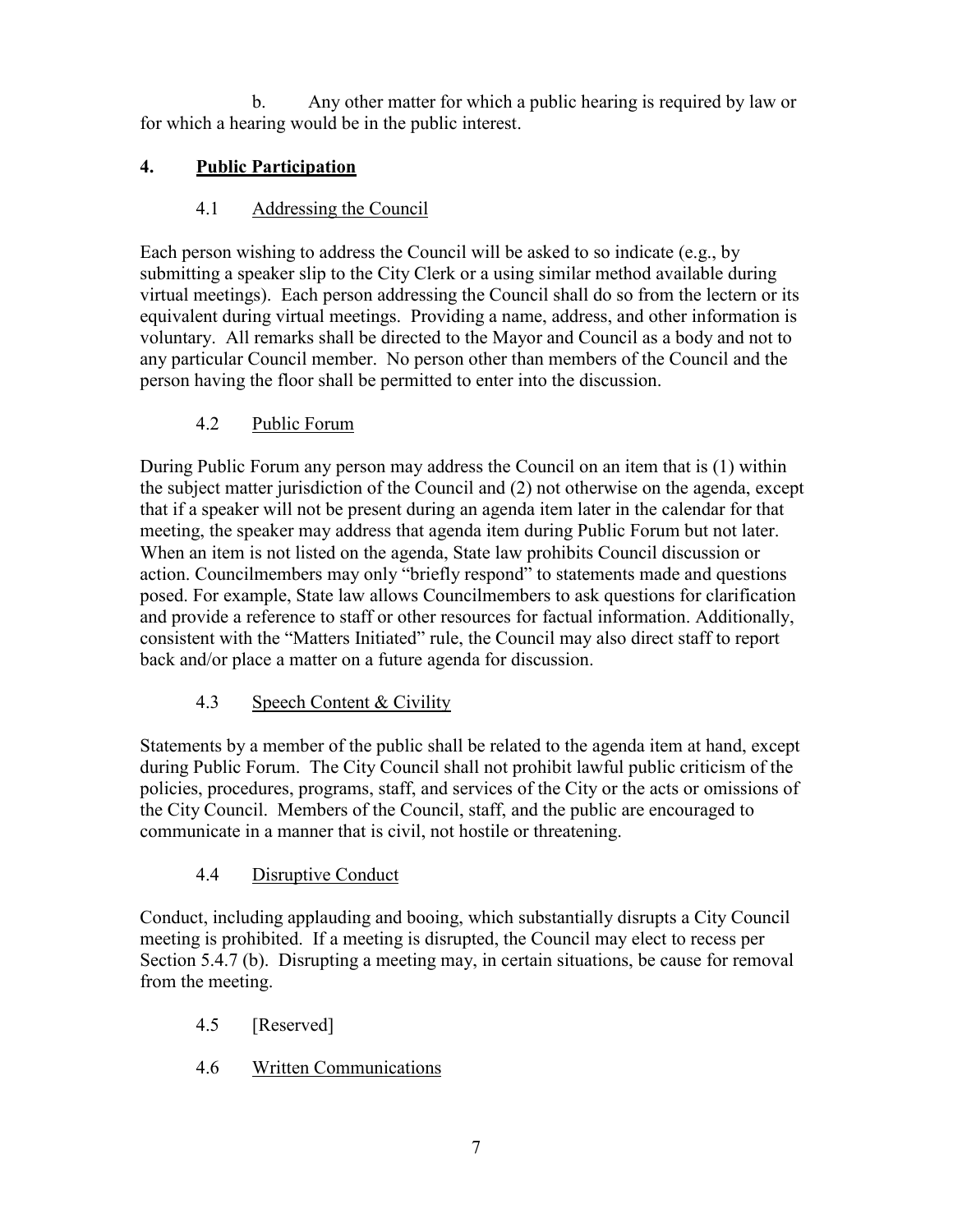Correspondence, including communications relating to a specific matter on a Council agenda, will be handled as described in Section 11.1. If correspondence is received too late to be included in the agenda packet, the City Clerk will, to the extent feasible, endeavor to distribute the late correspondence at the Council meeting. Anyone submitting voluminous late correspondence and/or submitting late correspondence to the City Clerk less than four (4) hours before a Council meeting should bring at least fifteen (15) copies to the meeting. After receiving late correspondence, the Council may elect to continue the item to a future meeting if it determines the late correspondence is too voluminous to consider fully. Alternatively, the Council may elect to consider the matter if it has had adequate time to consider all of the information presented. Such a determination may, but need not, be made by formal motion during the meeting.

# 4.7 Time Limits

Public comment shall generally be limited to 3 minutes per individual speaker per agenda item, except that the Mayor, with the concurrence of the City Council, may set a different time limit based upon the number of persons wishing to speak, the complexity of the item, the length of the agenda, the hour, and other factors. If a speaker continues to speak after their allotted time has expired, the Mayor may allow them a short time (e.g., 30 seconds) to wrap up their comments. When a speaker has completed their comments, Councilmembers may ask clarifying questions of the speaker and receive brief answers, notwithstanding the time limits described in this section. Speakers are not required to answer questions posed by Councilmembers.

### **5. Conducting Meetings**

### 5.1 Presiding Officer

The Mayor or Vice Mayor shall preside and call the meeting to order at the hour appointed. In the absence of both, the meeting shall be called to order by the City Clerk and those Council members present shall proceed to elect a temporary Presiding Officer. Before proceeding with the business of the Council, the City Clerk shall perform a formal roll call. The Presiding Officer may move, second, and debate from the Chair, and shall not be deprived of any rights and privileges of a Council member.

### 5.2 Actions Limited to Posted Agenda

The City Council may take action on any item listed on the agenda. The City Council shall not take action on any item not appearing on the posted agenda except when there is an emergency, there is a need for immediate action, or the item was posted for a prior meeting less then 5 days before and was continued, as prescribed more fully in Gov. Code §54954.2.

### 5.3 Continuance of an Item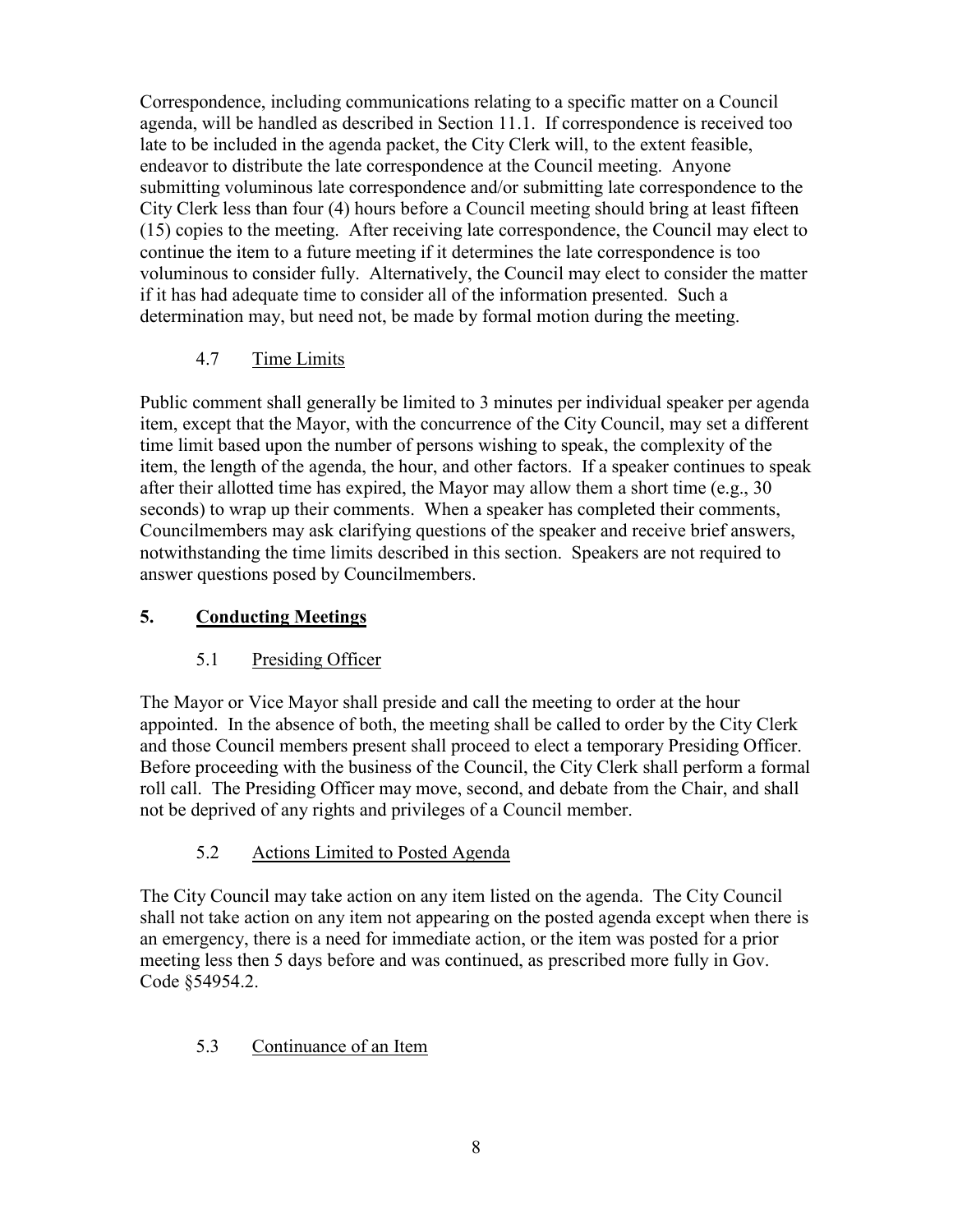An agenda item may be continued by the City Council by a majority vote. (See section 5.4.6.c.)

#### 5.4 Discussion

When an agenda item is addressed, the Mayor shall first ask for any staff comments or additions to the written staff report. Next, the Mayor shall ask for questions from the Council of staff. After that, the Council shall receive public comment (see section 4.7, time limits). After public comments, the Mayor shall close the public comment portion and open the item for discussion by the Council, which shall be subject to the following rules. During Council deliberations, the Mayor, with the consent of the City Council, may reopen public comment.

5.4.1. Getting the Floor. Every Council member desiring to speak shall address the Mayor and, when recognized by the Mayor, shall limit discussion to the questions under debate.

5.4.2. Interruptions. A Council member, once recognized, shall not be interrupted when speaking except to be called to order, or as otherwise provided. If a Council member, while speaking, is called to order, the Council member shall cease speaking until the question of order is determined; if determined to be in order, the Council member shall be permitted to proceed.

5.4.3. Privilege of Closing Debate. The Council member making a motion for adoption of an ordinance or resolution shall have the privilege of closing the debate on that motion, subject to other motions which may be before the Council.

5.4.4. Motion to Be Stated. The Mayor shall state all motions submitted for a vote and announce the result. A roll call vote shall be taken upon the request of any Council member. No action shall be taken by secret ballot.

5.4.5. Appeals. Any ruling of the Mayor may be appealed at the request of a Council member. The Mayor shall call for a roll call vote to determine if the ruling is upheld.

5.4.6. Precedence of Motions. When a motion is before the Council, no other motion shall be entertained except:

a. Motion to Amend. A motion to amend, which modifies the original motion, is in order but is debatable only as it relates to the amendment. Amendments are voted on first; the main motion vote is last. A motion may be amended more than once with each amendment being voted on separately. There shall only be one amending motion on the floor at any one time.

b. Substitute Motions. A substitute motion is in order for the purpose of taking out the main motion altogether and replacing it with a new and different motion. A substitute motion must be voted on before an amendment of the main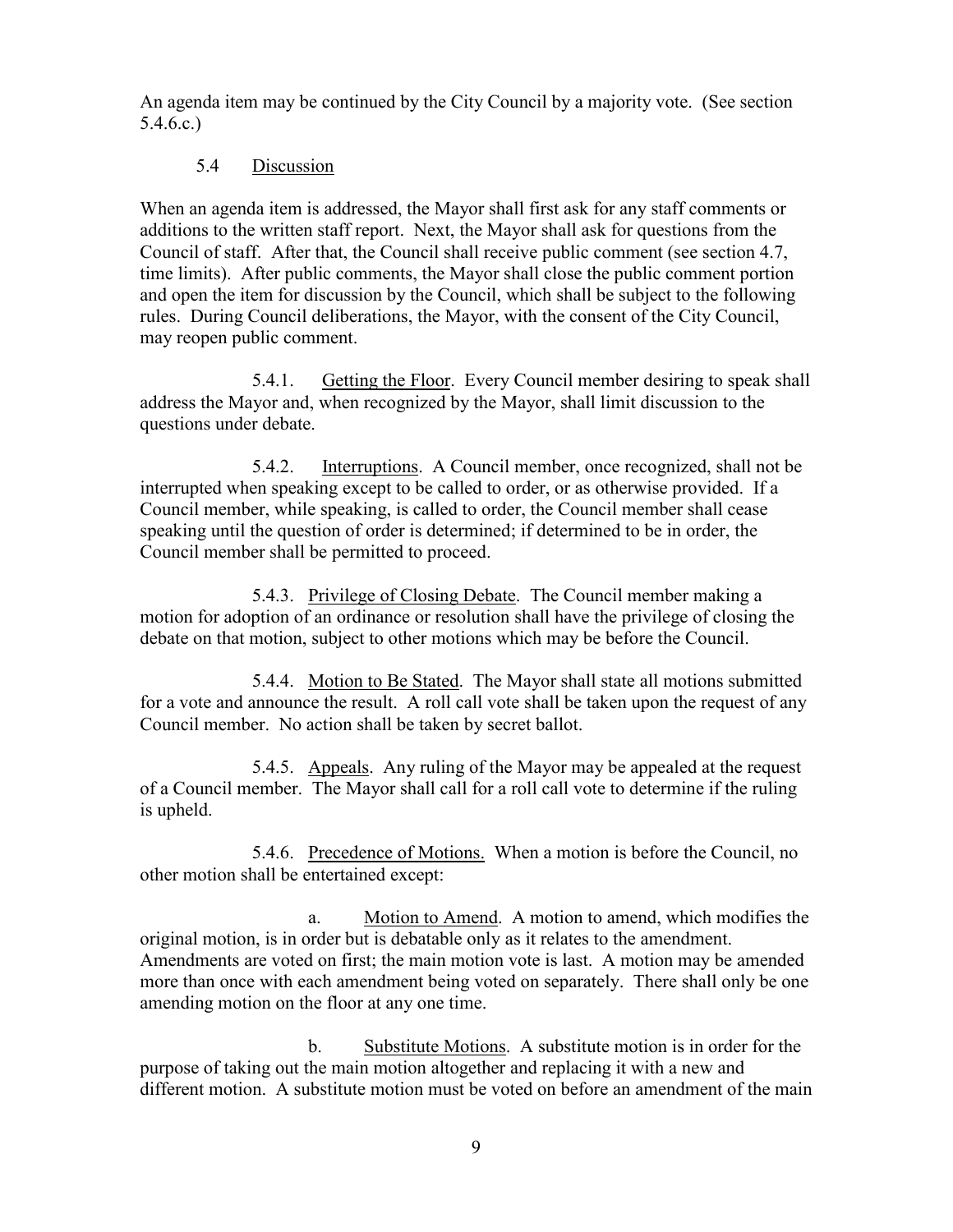motion, since if the substitute motion is adopted the main motion dies and so does any amendment of the main motion.

c. Motion to Postpone. A motion to postpone to a definite time is subject to debate and amendment as it relates to propriety of the postponement and time set. A motion to postpone a quasi-judicial hearing must set a definite date for the hearing. If a motion to postpone indefinitely is adopted, the agenda item shall be carried forward on the City Clerk's Future Agenda Items list for up to one year, then dropped if not reinstated to the agenda.

d. Motion to Table. A motion to table is not debatable and not subject to amendment. The purpose of a motion to table is to suspend the item for an indefinite time.

5.4.7. Motions Not Subject to Debate. All motions are debatable except for the following, which shall be put to an immediate vote:

a. Motion to adjourn, which requires a simple majority.

b. Motion to recess, which requires a simple majority.

c. Motion to table, which requires a simple majority.

d. Motion to limit debate ("I move the question" or "I move to limit debate of this item to minutes"), which requires a 2/3 vote.

5.4.8. Reconsideration. A request for reconsideration may be made during a meeting in which a decision has been made or at the next regularly-scheduled Council meeting. A request for reconsideration may be made only by a Council member who voted in the majority on the original decision. Reconsideration of a matter involves three decisions, which must occur in the following order:

a. First, the Council must decide whether or not to consider the request on a future agenda. (No discussion is permitted at this point on the validity of the request or the merits of the underlying action to be reconsidered.)

b. Second, if a majority of the Council votes to place the issue on a future agenda, there are two agenda items:

i. Whether to allow reconsideration or not and

ii. If reconsideration is permitted, whether the original decision should be changed or affirmed.

c. A decision not to reconsider a matter under (b)(i) will be deemed to automatically include removal of the agenda item for reconsideration of the merits under (b)(ii).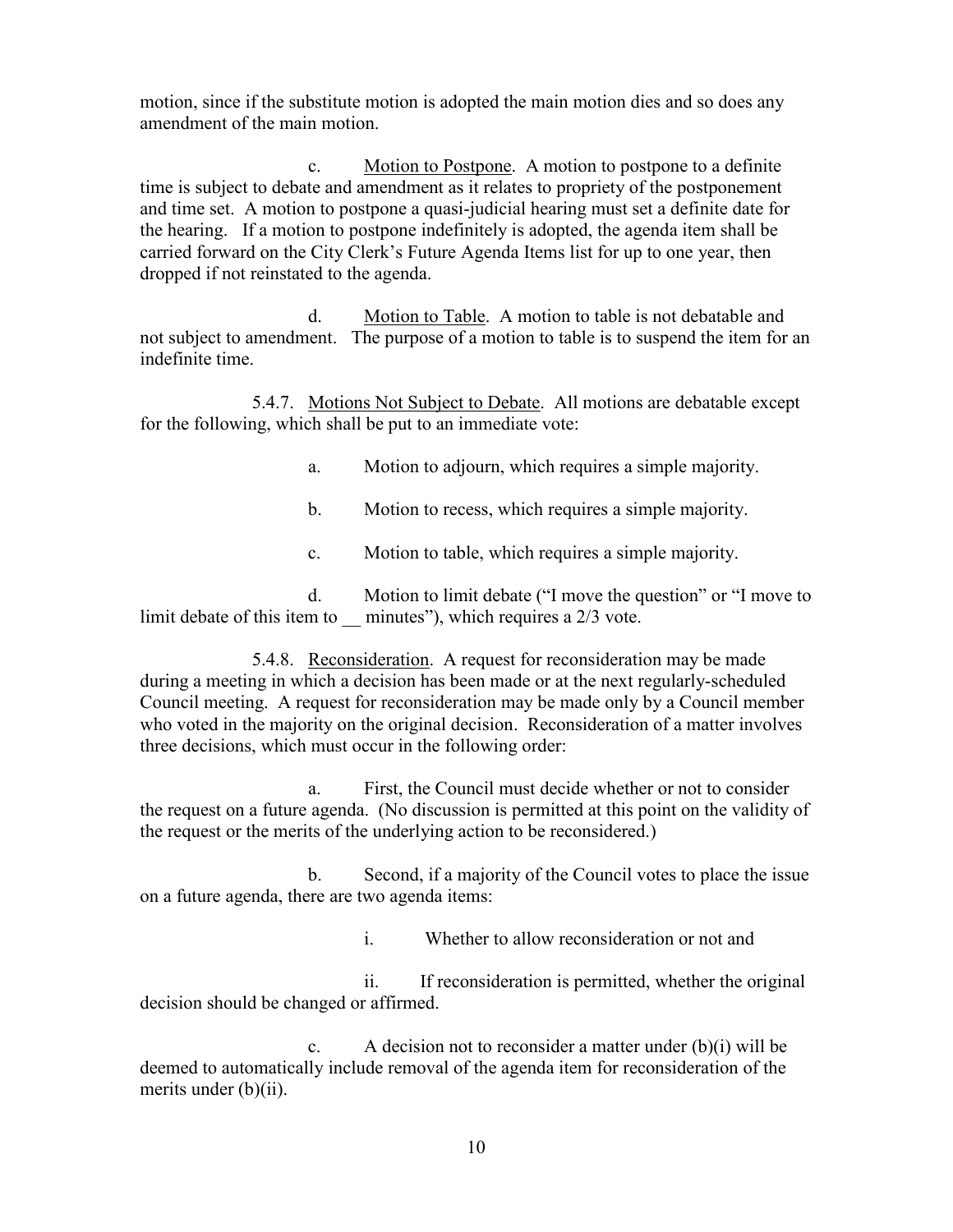d. Unless a subject is reconsidered and a majority of the City Council votes to change the original decision, the original action stands and is final. However, the subject of the original decision (other than a quasi-judicial hearing such as a land use appeal) may be placed on a future agenda at any time as provided in these rules.

e. Reconsideration of a decision on a land use appeal is governed by Orinda Municipal Code section 17.43.8.

5.4.9. Conflict of Interest and Bias. A conflict of interest or even the appearance of a conflict of interest can diminish the public's confidence in the integrity of the governmental process. Therefore, a Council member who has a conflict of interest under the Political Reform Act or Government Code §1090 may not participate in the agenda item causing the conflict. The Council member must make a statement substantially as follows:

"I am unable to participate in this matter as a public official because I have a financial interest in the subject which creates a conflict of interest. The financial interest is [describe the conflict with particularity]." The public official must leave the room for the duration of the discussion of the item. If the discussion relates to the public official's real property or business (owned or controlled solely by the public official/and spouse/domestic partner), the public official may speak as a member of the general public and remain in the audience.

In addition, if a Council member's personal bias compromises the Council member's ability to act impartially with the interests of the City as a whole in mind, the Council member must leave the room and not participate in the agenda item. Bias may exist because of a Council member's (1) substantial involvement or familiarity with the subject of an agenda matter or (2) close association with the persons involved, a connection which may or may not be known by the public or the other members of the Council. Even if the Council member believes s/he is not biased, in the interests of open government, it is advisable at the very least to disclose that association, involvement, or experience prior to participating in the agenda item. See Rule 6.5.

5.4.10. Protests. A Council member shall have the right to enter into public record reasons for dissent or protests against any motion carried by the majority.

5.4.11. Limits on speech and conduct. See sections 4.3 and 4.4, which apply also to the speech and conduct of City Council members.

5.4.12. Rules of Order. Except as otherwise provided in these Rules, the current edition of "Roberts Rules of Order" shall govern the conduct of the meetings of the City Council.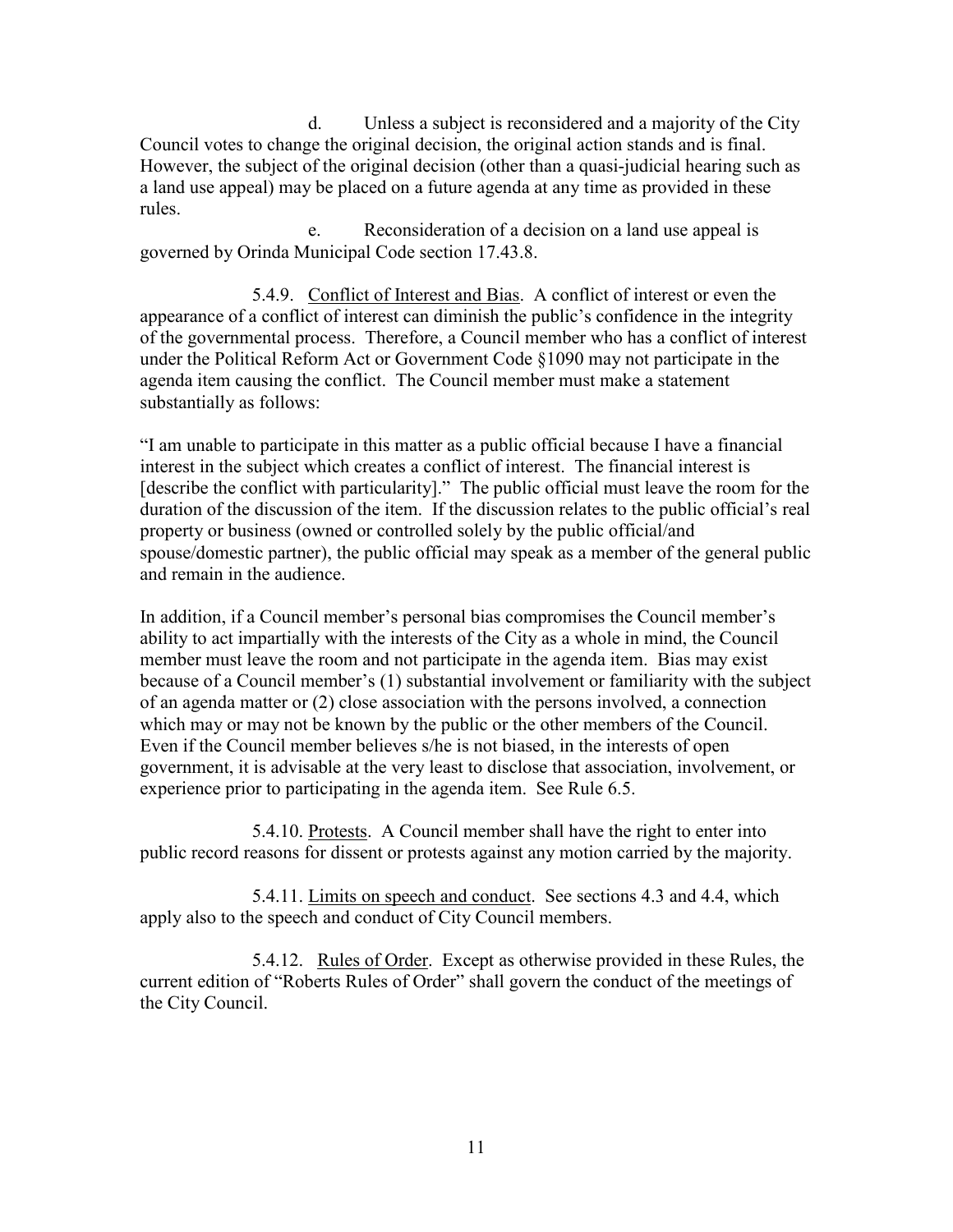### **6. Quasi-Judicial Hearings**

When a public hearing is required for an agenda item, the Mayor shall first ask for any staff comments or additions to the written staff report for the hearing. Next, the Mayor shall ask for questions from the Council of staff. Next, Council members shall disclose ex parte communications as described below. After that, the Council shall receive public comment, as outlined below.

### 6.1 Ex Parte Communications

A Council member shall disclose on the record all communication (e.g., email, other written correspondence, conversations, and site visits) occurring outside the hearing that relate to the subject of the hearing. The Council member shall identify with whom s/he communicated, what was communicated, and for site visits, where on the site the Council member went and what the Council member looked at and observed. Council members may also elect to forward copies of written ex parte communication to the City Clerk, who will include such correspondence in the staff reports for relevant agenda items and/or forward it to the whole City Council, if doing so would not violate the Brown Act.

#### 6.2 Testimony

4.1.

6.2.1. The purpose of this portion of the public hearing is to provide an opportunity for persons interested in the subject of the hearing to testify in support of or opposition to the matter being heard.

6.2.2. Each person wishing to testify may do so as described in section

6.2.3. The order of testimony shall be as follows:

a. The applicant (and the applicant's design professional, attorney, and other representatives, if any) shall speak first and together shall have a total of 15 minutes to present the project. A portion of this time may be reserved by the applicant for final remarks after public testimony has concluded.

b. The appellant, if not the applicant, (and the appellant's design professional, attorney, and other representatives, if any) shall also have a total of 15 minutes to present the basis for the appeal.

c. Those persons other than the applicant and the appellant (and their representatives) shall have a total of 3 minutes each to present testimony, except that to preserve order and eliminate repetitious testimony from a large group, the Mayor may ask a like-minded group to appoint a spokesperson to represent the point of view of the group. At the Mayor's discretion, speakers favoring the project may be asked to so indicate and may be asked to present their testimony consecutively and likewise those opposed.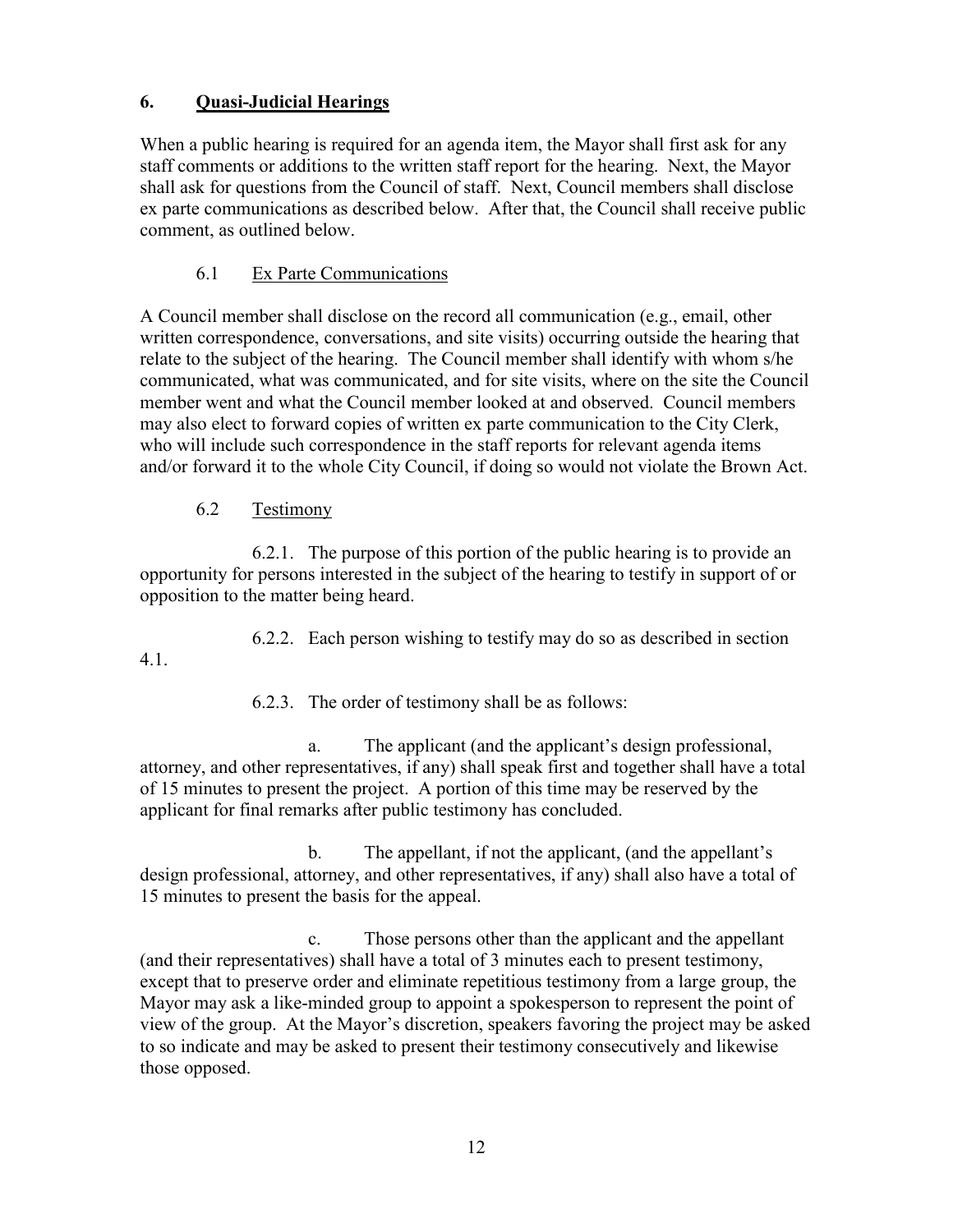d. Regardless of the time limits stated above, the time limit per individual speaker may be set by the Mayor, with the concurrence of the City Council, at the beginning of a public hearing, based upon the number of persons wishing to speak, the complexity of the item, the length of the agenda, the hour, and other factors.

6.2.4. Questions by speakers may be noted and addressed prior to Council deliberation.

#### 6.3 Council Deliberation

6.3.l. After the Mayor has determined that no other member of the audience wishes to speak, the Mayor shall close the public testimony portion of the hearing and the matter shall be taken up by the City Council.

6.3.2. The Council may ask questions of speakers for clarification during the public testimony portion and during deliberations.

### 6.4 Council Action

6.4.1. Council may, at this time, continue a matter to a specific future date to obtain additional information. Continuing a public hearing to a specific date does not require additional notice.

6.4.2. The Council may vote on the item, making findings of fact as required by law

#### 6.5 Due Process

A quasi-judicial hearing that involves property rights (a land use matter or a personnel matter) must incorporate the standards of constitutional due process. This type of hearing must be fair and open, subject to employee privacy rights. The elements of due process are adequate notice, an opportunity to be heard, an impartial decision-maker, a decision based on substantial evidence, and findings to document the basis of the decision.

### 6.5.1. Impartiality

a. Rule. A public official must perform the duties of office free from any personal or pecuniary interest. If there is an actual bias or financial interest that could interfere with a Council member's judgment, the Council member should not participate in the agenda item and should leave the Council chambers for the duration of the agenda item.

b. Open Mind. A Council member must have an open mind and receive all evidence presented at the hearing. In addition, a Council member shall disclose ex parte communications (see §6.1 above) before making a determination on the merits. If the Council member has a fixed position on a matter prior to the hearing or if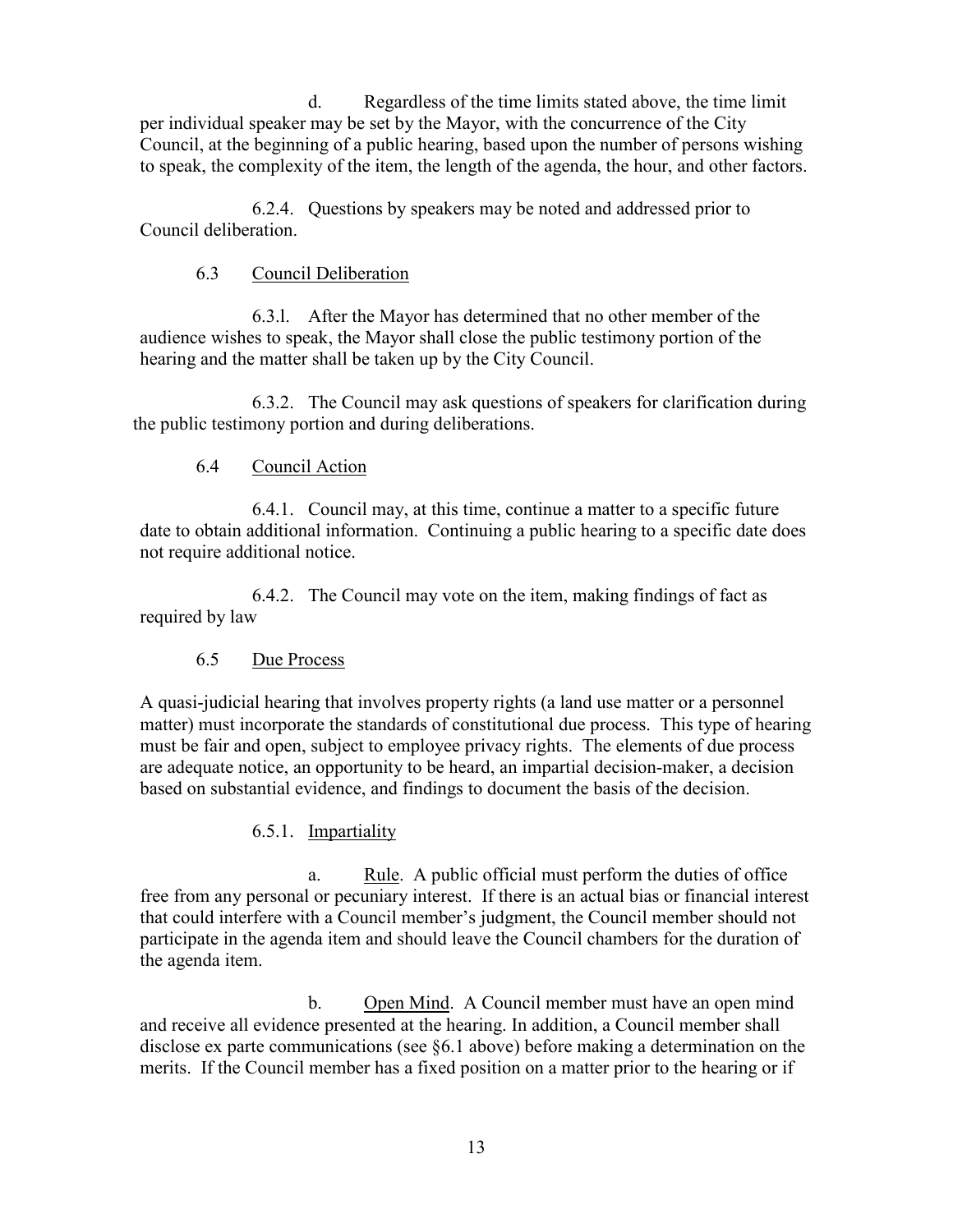the Council member will be influenced by information not in the evidence, the Council member shall not participate in the hearing.

c. Staying Neutral. In order to assure that a Council member has not become so embroiled or otherwise involved in a matter that s/he cannot be impartial, the following rules shall apply:

i. Staff Contacts. A Council member shall refrain from contact outside the public meeting context with City staff concerning the merits of matters which will or may come to the City Council for a quasi-judicial hearing. Regardless of the above, a Council member may obtain factual information from staff relating to the hearing.

ii. Commissions and Committees. A Council member must not express opinions on the merits of an item that is or will be the subject of a quasijudicial hearing within the subject matter jurisdiction of the Planning Commission to a Planning Commissioner prior to or during the hearing. In case such communications have occurred, any such communication from a Council member to a Planning Commissioner prior to a decision of the Commission on the matter shall be disclosed by the Commissioner in the course of the hearing of the subject by the Planning Commission.

iii. Interested Parties. A Council member shall refrain from becoming involved in discussions, negotiations, and other activities relating to a matter that is likely to be subject to a hearing by the City Council, unless the full scope of the Council member's involvement and conversations is disclosed during the Council's consideration of the matter and there is no bias that has resulted from those activities.

d. Involvement or Bias. A Council member may be involved in a matter before the City Council due to a number of factors, including but not limited to an ongoing personal acquaintance, the proximity of real property, a business relationship, or community activities. In such a situation, where the Council member is unable to make an impartial decision, the Council member should recuse himself or herself, make a brief explanation of the facts behind recusal, and leave the room.

6.5.2 Absence During a Quasi-Judicial Hearing. A Council member otherwise qualified to vote may not vote on a matter if the Council member was absent from all or part of the hearing, unless the Council member both (1) reviews the minutes and the staff report or listens to the audiotape of the entire portion of the hearing s/he missed, if the minutes are not available, and (2) reviews all physical and written evidence introduced at the hearing before the meeting at which the decision is to be rendered.

### **7. Voting**

### 7.1. Majority Vote Required

An affirmative vote of at least three Council members of the Council is required by law to adopt an ordinance, a resolution, and an order for the payment of money. An urgency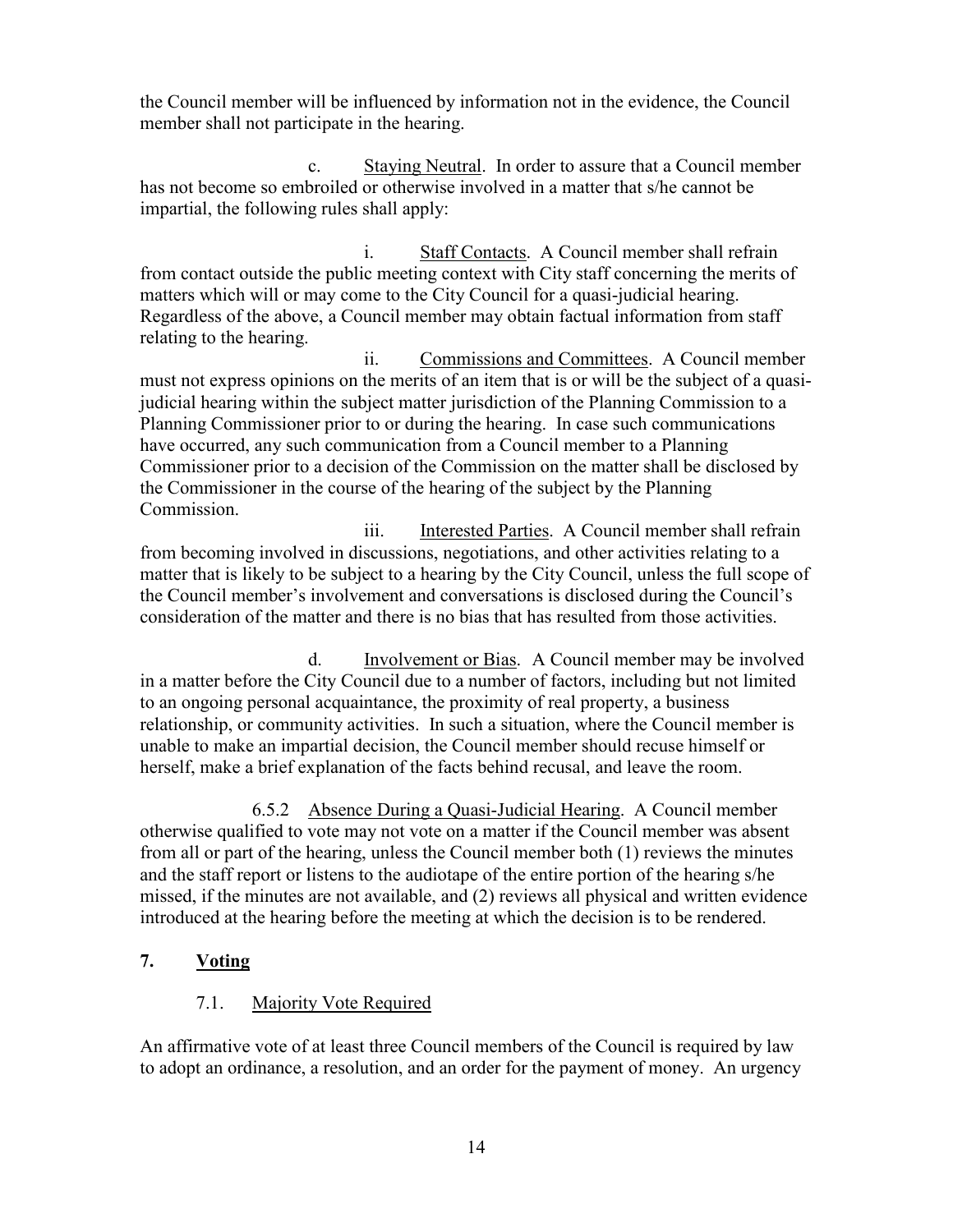(emergency) ordinance must be adopted by at least a 4/5 vote. Other matters may be adopted by the majority present.

# 7.2 Roll Call Votes

When required by state law, a roll call vote shall be taken on each motion before the Council. Additionally, on demand by any Council member, made before the "Noes" are called for, a roll call vote shall be taken on a motion before the Council. The Mayor's name shall be called last with other Council members' names called at random by the City Clerk. Council members shall not give explanations for their vote during roll call.

# 7.3 Silence

During a collective vote (ayes and noes), silence of any Council member denotes an affirmative vote.

# 7.4 Tie Vote

A tie vote means that a motion fails. In the context of a public hearing on a land use matter, a tie vote means denial of the project.

# 7.5 Abstention

Abstaining from a vote (other than due to recusal) constitutes a vote with the majority, except that where there is a tie vote, an abstention constitutes a vote for the motion.

# **8. Officers**

# 8.1 Mayor

The Council shall elect a Mayor at the first regular meeting of December of each year, or as soon thereafter as possible following the confirmation of the canvass of ballots by the County Clerk; or at the first regular meeting after the office of Mayor becomes vacant for any reason. The term of office of the Mayor is one year. An election to fill a vacancy occurring in mid-term shall be for the remaining portion of the one-year term. The election or removal of Mayor requires three affirmative votes.

The Mayor shall be recognized as the official head of the City for all ceremonial purposes, by the courts for the purpose of serving civil process and by the Governor for military purposes. In the time of public danger or emergency, the Mayor, with the consent of the Council, shall cause order to be maintained and enforce laws. The Mayor shall sign all Ordinances and Resolutions adopted by the Council when the Mayor is presiding.

# 8.2 Vice Mayor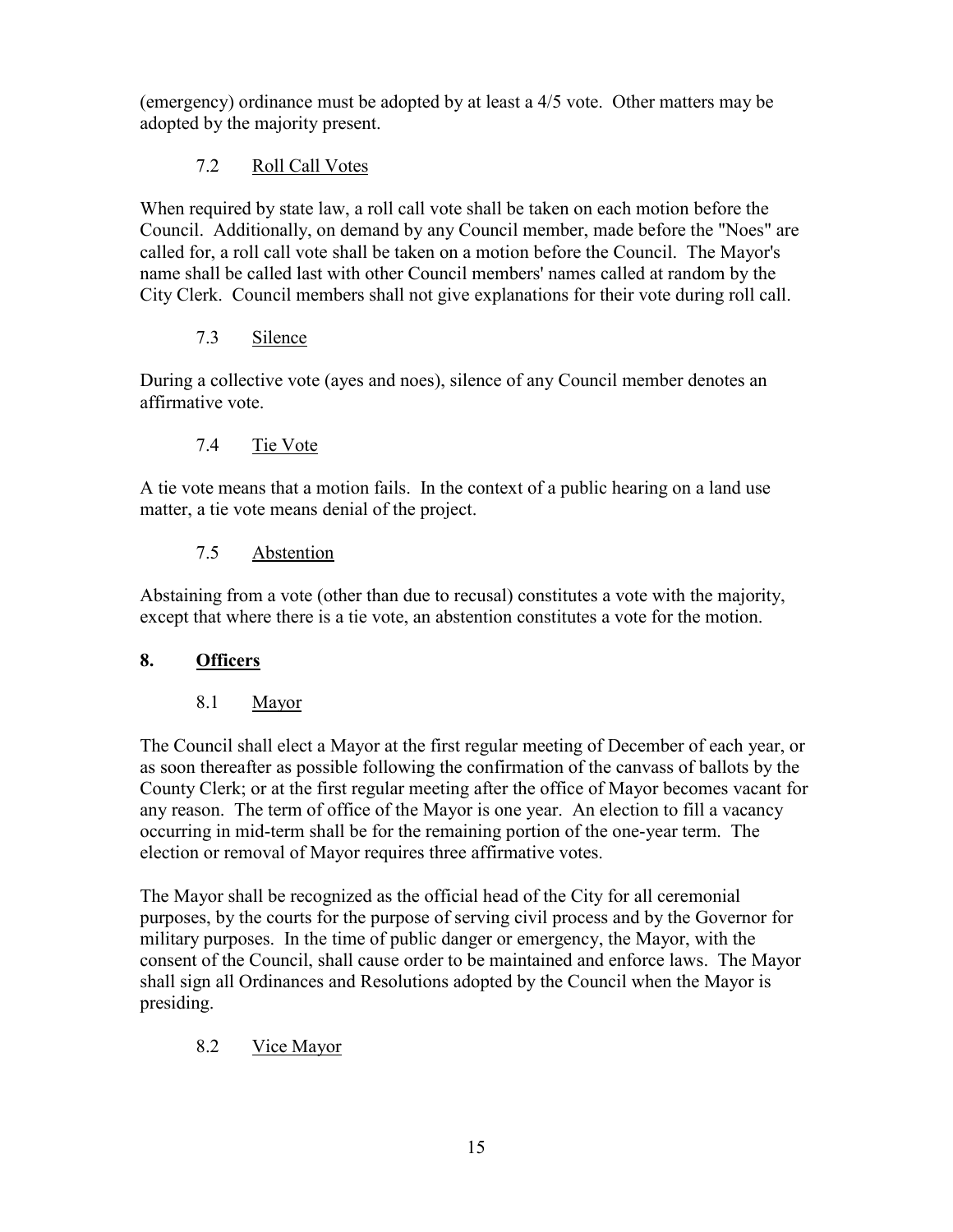The Council shall elect a Vice Mayor at the first regular meeting of December of each year, or as soon thereafter as possible following the confirmation of the canvass of ballots by the County Clerk; or at the first regular meeting after the office of Vice Mayor becomes vacant for any reason. The term of office of the Vice Mayor is one year. An election to fill a vacancy occurring in mid-term shall be for the remaining portion of the one-year term. The election or removal of Vice Mayor requires three affirmative votes. The Vice Mayor shall serve all functions of the Mayor when the Mayor is unable or unavailable to fulfill those functions.

# **9. Boards, Commissions, and Committees**

# 9.1 Council Appointments

As soon as practicable following the annual December reorganization meeting, the Mayor shall announce nominations of Council members to serve in various roles requiring a Council representative; the nominations are subject to the review and approval of the City Council.

# 9.2 City Advisory Bodies, Regional Boards, and Commissions

The City Council may create commissions, committees, and other groups to advise the Council. The Council shall appoint the members of those subordinate bodies as well as City representatives to Regional Boards and Commissions.

# **10. Ordinances**

# 10.1 Document Preparation and Approval

All ordinances must be drafted by or approved by the City Attorney before being placed on the agenda.

# 10.2 Ordinance Introduction/Adoption

The title of a proposed ordinance will be considered to be read, unless a Council member requests a full reading. Ordinances shall not be adopted within five days of their introduction, or at other than regular Council meetings. However, an urgency ordinance may be passed immediately upon introduction, at either a regular or a special meeting, if a resolution substantiating the urgency has been adopted first.

# 10.3 Ordinance Preservation

Following adoption of an ordinance, the City Clerk shall assign a number to the ordinance, publish a summary and post the full text according to law. The ordinance shall be filed and preserved in the City Clerk's office.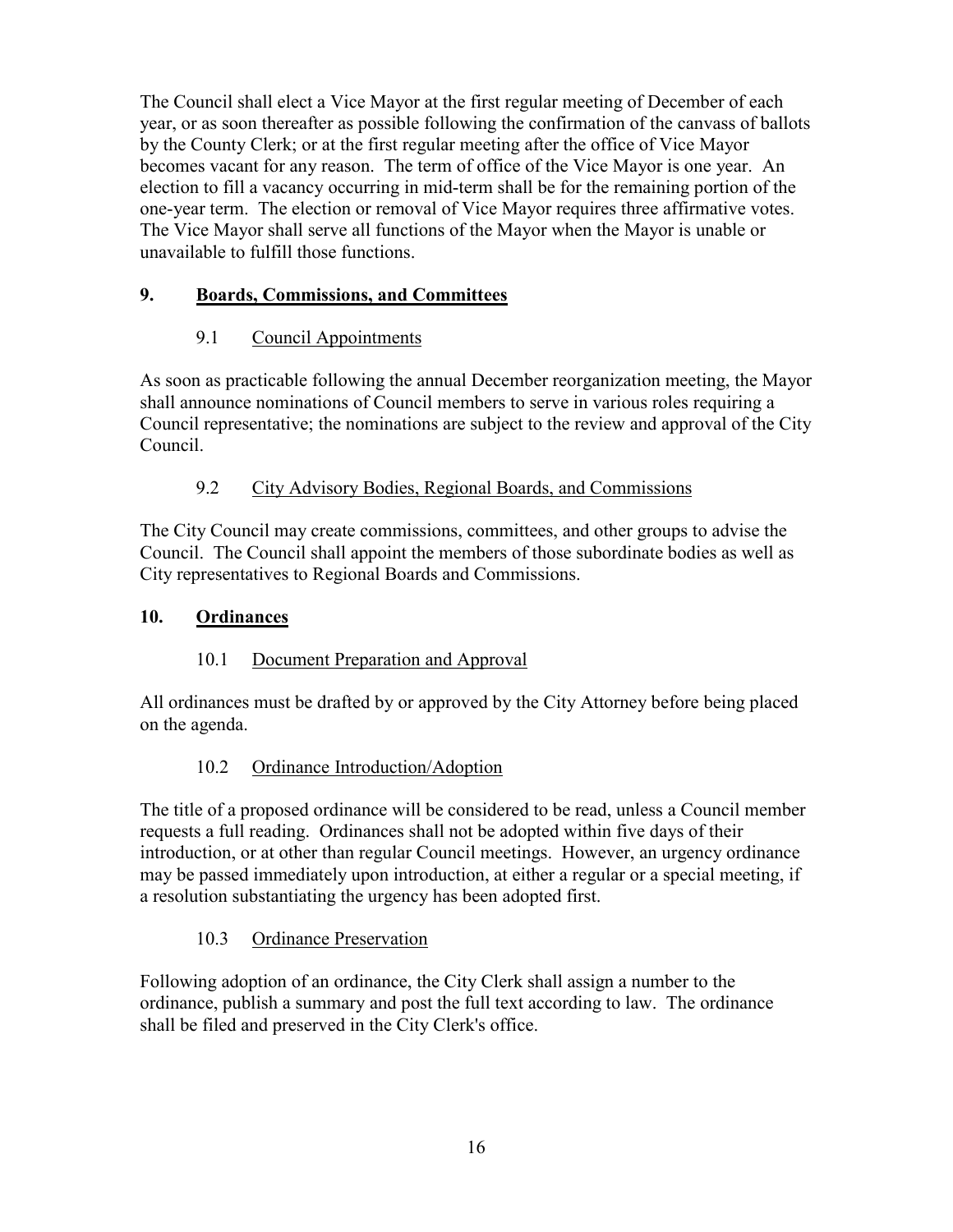# 11. **Administrative Matters**

### 11.1 Correspondence

### 11.1.1 Electronic Correspondence

Council members shall use accounts issued to them by the City for all electronic correspondence (e.g., email) regarding City business. Council members shall not use accounts issued to them by the City for personal correspondence.

Council members may elect to forward copies of emails they receive to the City Clerk, who will include such emails in the staff reports for relevant agenda items and/or forward the emails to the whole City Council, if doing so would not violate the Brown Act.

Emails sent to the whole City Council via a general City email address will be reviewed by the City Manager or his/her designee and forwarded to all Council members, if doing so would not violate the Brown Act.

### 11.1.2 Other Correspondence

Written correspondence received by a Council member at City Hall by postal service, personal delivery, and messenger service shall be opened by staff and handled consistent with the City of Orinda Records Retention Program, which may require the City to retain a copy. Council members may elect to forward copies of written correspondence they receive to the City Clerk, who will include such correspondence in the staff reports for relevant agenda items and/or forward it to the whole City Council, if doing so would not violate the Brown Act.

### 11.1.3 Website Privacy Notice

The City's website privacy notice should explain that the public is encouraged to communicate with Council members by email and other means, but that the public should be aware that email and other written correspondence, including messages intended to be confidential, may be subject to disclosure under the California Public Records Act. Additionally, the privacy notice should explain that such correspondence may be forwarded to other Council members, City staff and/or the public generally.

### 11.1.4 Compliance with State Law

The City retains electronic and other correspondence in accordance with State law and the City's adopted Records Retention Program, which is available from the City Clerk. For public records, the City complies with the State Public Records Act.

### 11.2 Confidentiality

Matters discussed in closed session and matters contained in City Attorney confidential memoranda are confidential and shall not be disclosed to anyone without prior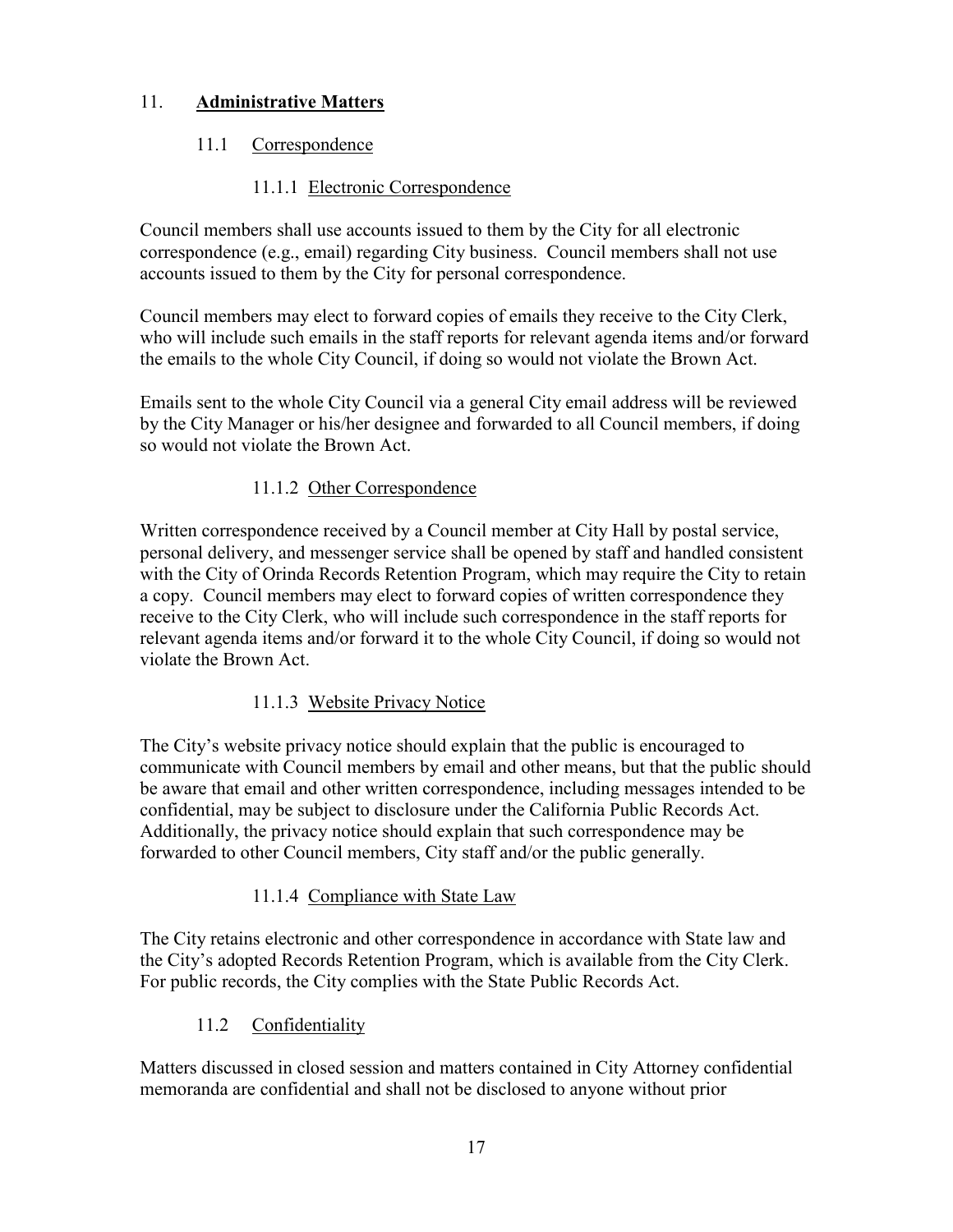authorization from the City Council acting together (closed session information) or from the City Attorney (confidential communications from the City Attorney).

# 11.3 Communications with the Public

Council members shall be clear in communications with the public when the opinions and positions they convey are their own individual positions and when they have been authorized by the Council to speak for the Council as a whole.

# 11.4 Relations with Staff

As required by OMC §2.08.080, Council members of the City Council shall deal with employees of the City through the City Manager, except to obtain information as necessary, in a limited manner.

# **12. Emergency Procedures**

# 12.1 Emergency Special Meetings

Emergency special meetings may be called by the Mayor, a majority of the Council members, or the City Manager only in accordance with state law (see Government Code section 54956.5), which defines qualifying emergencies narrowly (e.g., work stoppage, crippling activity, or other activity that severely impairs public health and/or safety, crippling disaster, mass destruction, terrorist act, threatened terrorist activity).

# 12.2 Emergency Special Closed Session

During an emergency meeting, the City Council may meet in closed session pursuant to Government Code section 54957 (threat to public security) if agreed to by a two-thirds vote of the members of the City Council present, or, if less than two-thirds of the members are present, by a unanimous vote of the members present.

# 12.3 Emergency and Urgent Amendments to Regular Agendas

Items may be added to a regular meeting agenda on an emergency or urgency basis only in accordance with state law (see Government Code section 54954.2(b)).

a. The Council may add an emergency item to its agenda at a regular meeting if, by majority vote, it determines that the matter in question constitutes an emergency situation pursuant to Government Code section 54956.5 (e.g., work stoppage, crippling activity, or other activity that severely impairs public health and/or safety, crippling disaster, mass destruction, terrorist act, threatened terrorist activity).

b. The Council may add an urgent item to its agenda at a regular meeting if it makes findings that: (1) there is a need to take immediate action, and (2) the need for action came to the attention of the City subsequent to the agenda being posted. Those findings must be approved by two-thirds of the members of the City Council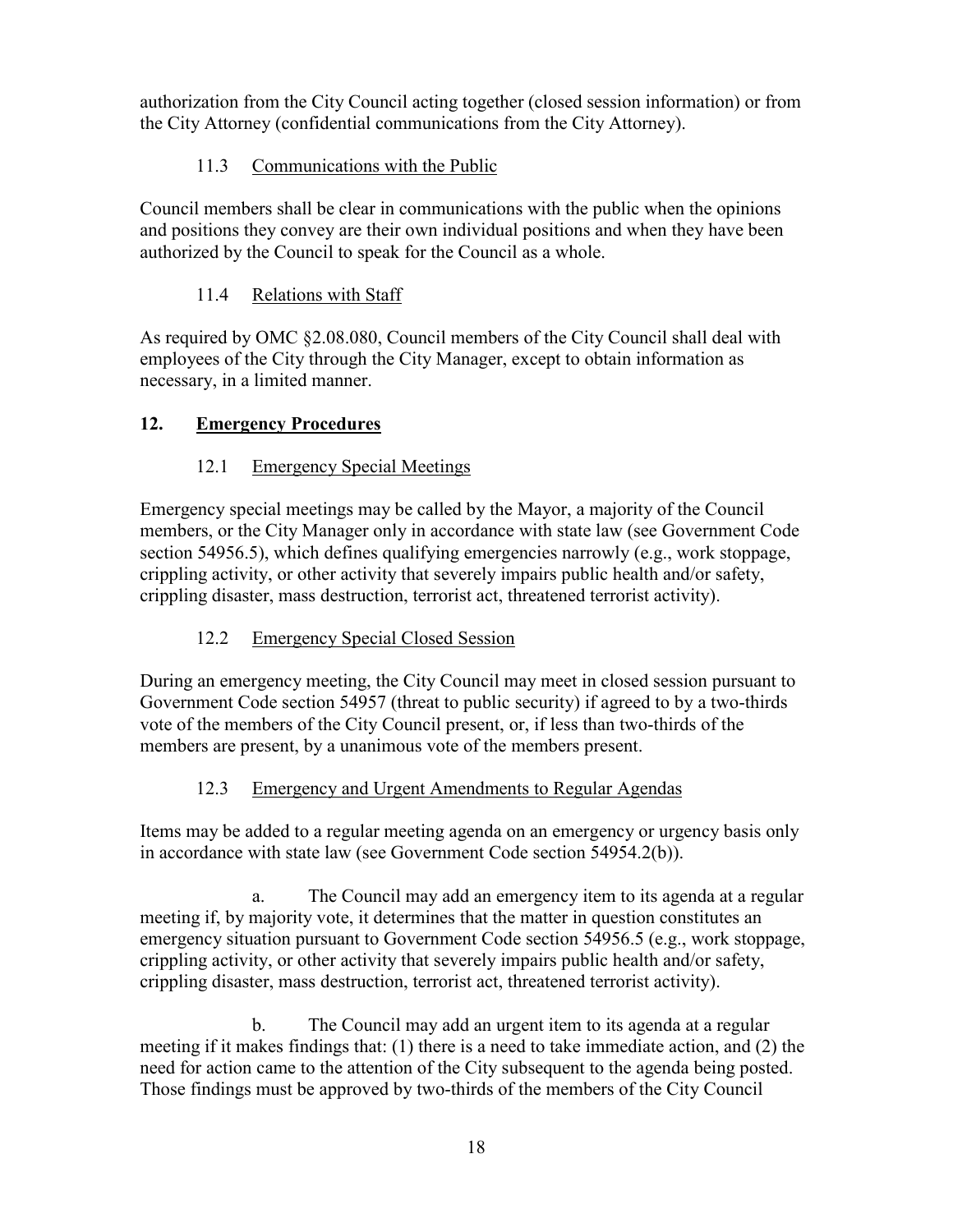present, or, if less than two-thirds of the members are present, a unanimous vote of those members present.

### 12.4 Emergency Declarations and Findings

In the event of an emergency, the Council may declare a local state of emergency and/or confirm an emergency declaration made by the City Manager. The Council may also make findings as appropriate to determine that normally-applicable procedures do not apply. Examples include the California Environmental Quality Act (see CEQA Guidelines sections 15269 & 15359) and the Public Contact Code (see Govt. Code sections 1102 & 22050). The Council may also, consistent with state and federal law, impose local curfews and other restrictions to safeguard life and property during an emergency.

### 12.5 Councilmembers Unavailable During Emergency

a. The City Council has designated the individuals serving in the following capacities to also serve as stand-by Councilmembers according to the ranked order in which they appear:

- 1. Planning Commission, Chair
- 2. Supplemental Sales Tax Oversight Commission, Chair
- 3. Finance Advisory Committee, Chair
- 4. Parks & Recreation Commission, Chair
- 5. Transportation Safety Advisory Committee, Chair
- 6. Planning Commission, Vice Chair
- 7. Supplemental Sales Tax Oversight Commission, Vice Chair
- 8. Finance Advisory Committee, Vice Chair
- 9. Parks & Recreation Commission, Vice Chair
- 10. Transportation Safety Advisory Committee, Vice Chair

Stand-by Councilmembers shall have the duties prescribed by State law. See Government Code section 8641.

b. If an insufficient number of the members of the Council are available to conduct necessary business at an emergency meeting, one or more stand-by Council members shall, following the ranked order above, be authorized to serve as Council members, for purposes of that emergency meeting only. The number of stand-by Councilmembers authorized to serve shall be the minimum number needed to conduct business at that emergency meeting of the City Council.

# **13. Suspension and Amendment of These Rules**

### 13.1 Suspension

Any provision of these rules not required by state law or the Orinda Municipal Code may be temporarily suspended by the Council.